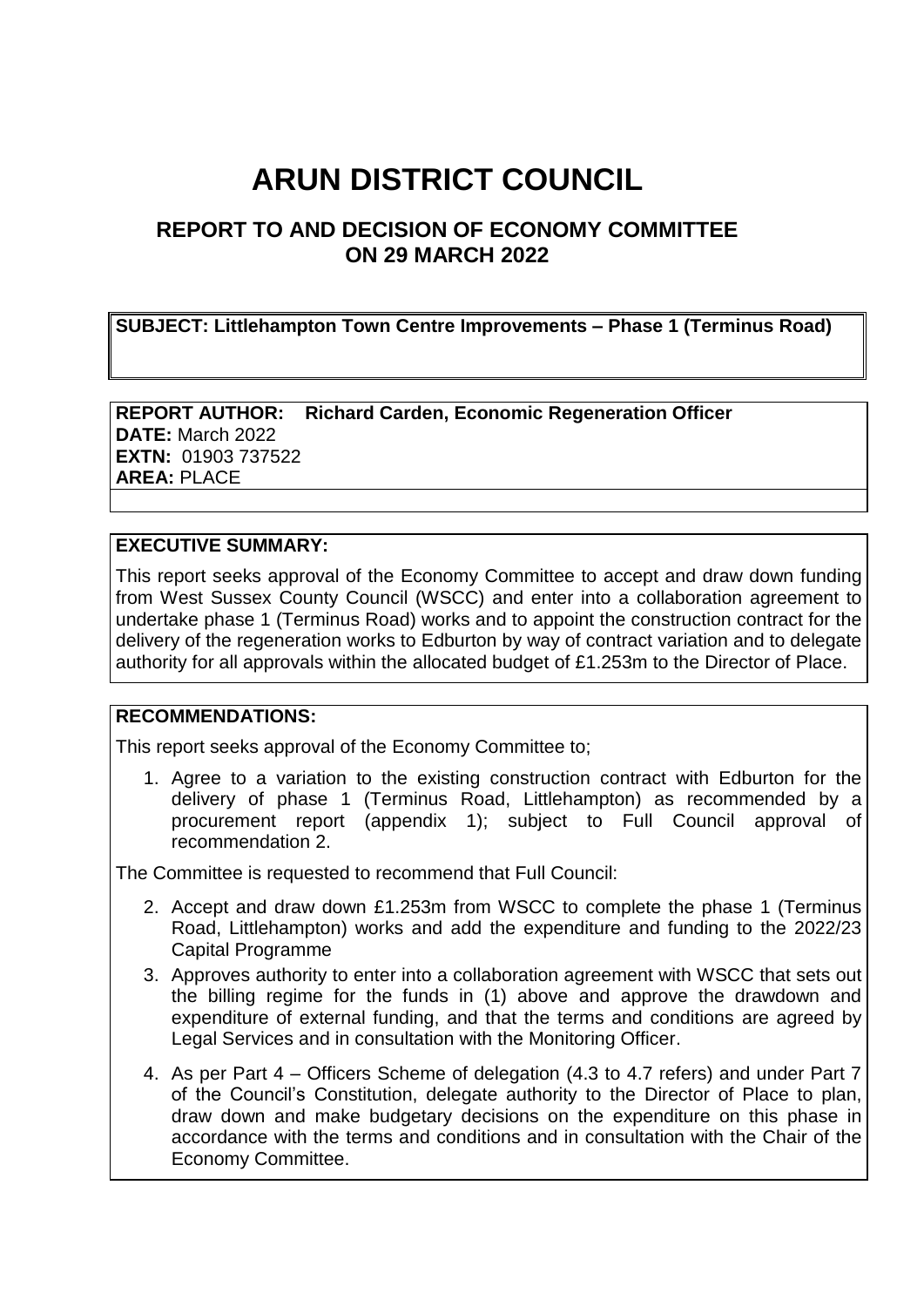# **1. BACKGROUND:**

In 2016, and after extensive public consultation, designs were drawn up and approved by the Council for a five-phase town centre-wide public realm improvement scheme including new paving, lighting, planting and public art. The landscape designer was LDA Design who also designed the award-winning riverside walkway.

#### Funding

In April 2019, the Council was awarded a Coastal Communities Fund grant of £2,452,295 for public realm enhancements for the High Street precinct and pavements/junctions to the railway station where a new gateway to the town is planned. These are Phases 1 and 2 of the five phase overall public realm scheme.

Coast to Capital Local Enterprise Partnership (LEP) Local Growth Fund awarded £564,274 for Phase 3 (Beach Road, East Street) of the scheme in October 2019. Arun District Council and Littlehampton Town Council each contributed a further £200,000 to Phase 3 for its delivery.

This provided a total budget of £3,416,569.

#### Procurement

The first round of tendering for the pre-contract design and construction was advertised in June 2020. This did not produce a viable tender bid within budget.

With the agreement of Members, the project was rescoped to exclude the construction of Phase 1, from the railway station to High Street, to bring the project within budget. A second round of tendering was advertised in October 2020 inviting bids for the precontract design for all three phases, plus the construction elements for Phases 2 & 3.

The tenders closed on 2 November 2020. Edburton Contractors Ltd were appointed to undertake the pre-contract design work following evaluation of the tenders received. Their price fell within the allocated budget for this work and they provided the most economically advantageous tender. This supplier achieved the highest combined score for price and quality during the tender process and has now commenced construction works on Phases 2 & 3 of the scheme.

In February 2022 WSCC confirmed they would fund the phase 1 works to the sum of £1.253m, by way of a collaboration agreement with the Council, which sets out the payment terms and deliverables. The budget has been established based upon current market pricing and orders made for materials for the phase 2 & 3 works.

Officers received procurement advice (as per the attached report in Appendix 1) that recommended Edburton be appointed for phase 1 of the works for the following reasons;

- Time and cost involved in not having to retender the phase, to carry out a further competitive tender exercise;
- Continuity of design work by using the same contractor and design team (for detailed site design);
- Edburton are already familiar with the project requirement and have performed well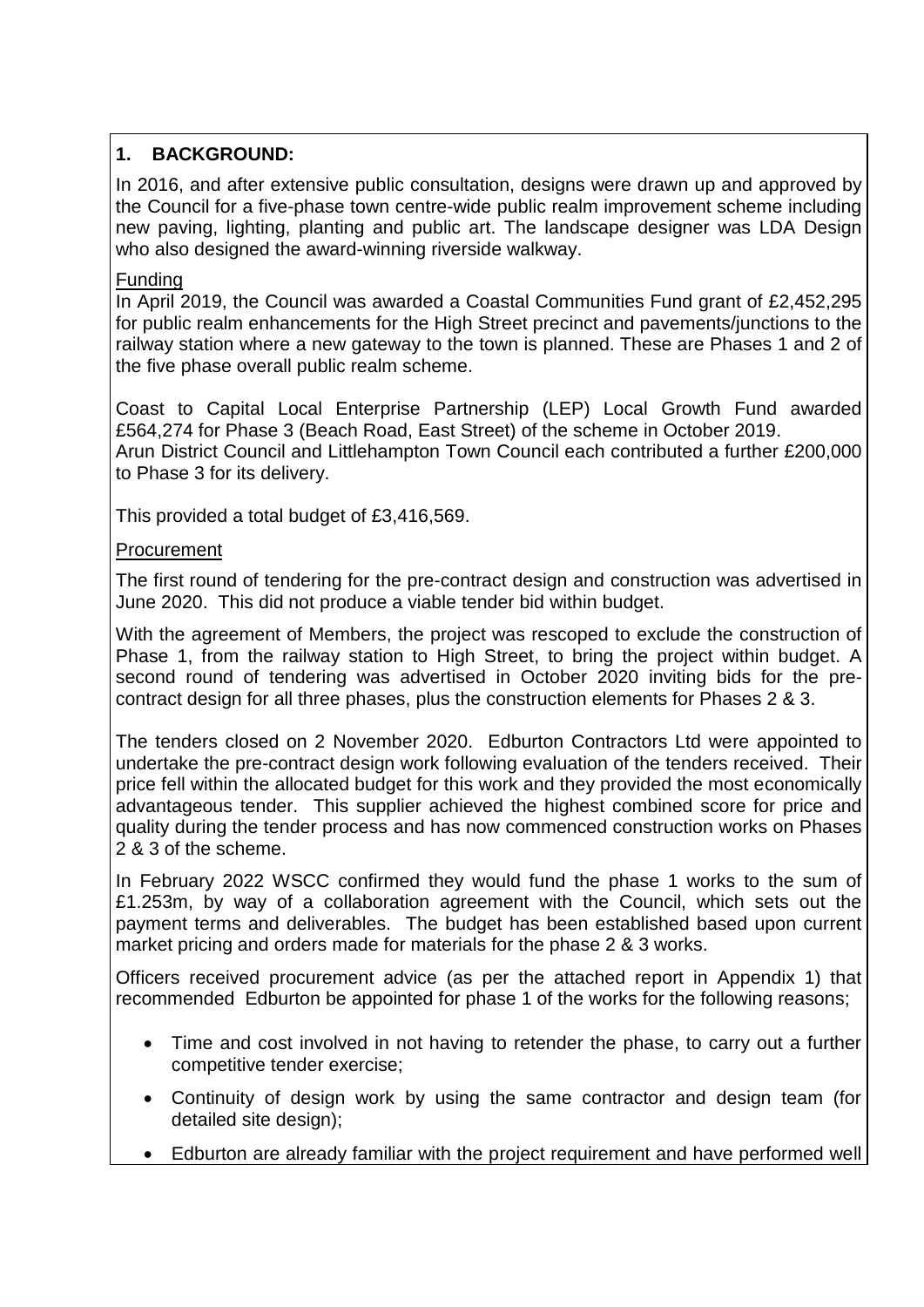in the initial construction phases of the project;

- Efficiencies in carrying out the works (shorter programme) as the commencement of phase 1 will be concurrent with the final 3 months of the construction period of phases 2 & 3. This will also result in site set up cost efficiencies (use of existing site set up);
- Costs will be based on those agreed for Phase 2 and 3 construction, which are based on the stage 1 competitively tendered rates. Adjustments will be made as required for inflation, quantities and scope. Any packages will be competitively tendered (3 quotes) and benchmarked likewise with the Phase 2 and 3 tendered packages, before the addition of main contractor overhead and profit;
- Cost benefit of managing a single contractor on site (if works were to overlap on site);
- There is a risk of material prices increasing further, however by instructing the works through the existing phase 2 & 3 contract Edburton will be able procure materials more quickly helping to mitigate this risk;
- Lack of interest in the market due to location of the scheme as felt during original tendering and strong current market conditions with contractors being selective over tendering

## **2. PROPOSAL(S):**

It is proposed that the Council accept the funding from WSCC, enter into the collaboration agreement and appoint Edburton Contractors Limited by way of contract variation to the NEC 4 Option A contract to construct the Littlehampton Public Realm Improvement work (Phase1).

The Scope of works is detailed in the RIBA phase 3 report (appended), a brief summary of those works are below:

- Improved pedestrian crossings
- New signs & finger posts
- New kerbs where applicable
- Wider pavements (where applicable)
- New waste bins & recycling bins
- Upgrading lighting throughout scheme
- Enhancement of arrival experience at Littlehampton railway station to improve the initial impression of visitors
- Carriageway is to be narrowed to reduce vehicular dominance
- Footpaths to be widened to aid orientation and increase pedestrian comfort
- The taxi rank is rationalised and moved westwards.
- Tree planting and seating are proposed to enhance the arrival space at the station forecourt.
- Existing pedestrian crossing to remain
- Reconfiguration of junction

The phase 1 works are due to commence October 2022 and complete summer 2023.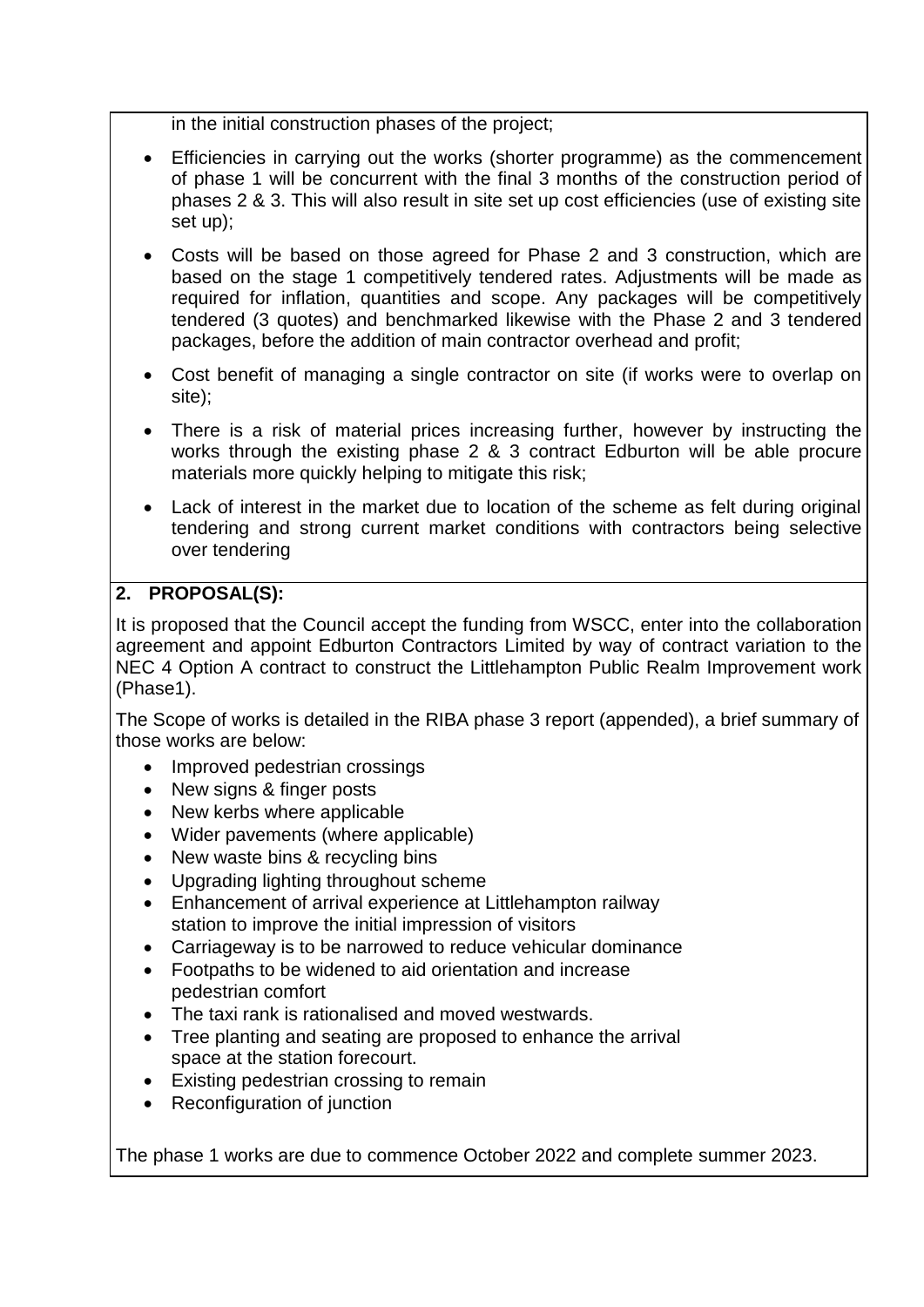#### **3. OPTIONS:**

a. To approve the recommendations as set out in this report.

b. To not approve the recommendations.

| <b>CONSULTATION:</b><br>4.                                                                                                |            |           |
|---------------------------------------------------------------------------------------------------------------------------|------------|-----------|
| Has consultation been undertaken with:                                                                                    | <b>YES</b> | <b>NO</b> |
| <b>Relevant Town/Parish Council</b>                                                                                       |            |           |
| <b>Relevant District Ward Councillors</b>                                                                                 |            |           |
| Other groups/persons (please specify)                                                                                     |            |           |
| 5.<br>ARE THERE ANY IMPLICATIONS IN RELATION TO<br>THE FOLLOWING COUNCIL POLICIES:<br>(Explain in more detail at 6 below) | <b>YES</b> | <b>NO</b> |
| Financial                                                                                                                 | ✓          |           |
| Legal                                                                                                                     |            |           |
| Human Rights/Equality Impact Assessment                                                                                   |            |           |
| Community Safety including Section 17 of Crime &<br>Disorder Act                                                          |            |           |
| Sustainability                                                                                                            |            |           |
| Asset Management/Property/Land                                                                                            |            |           |
| Technology                                                                                                                |            | ✓         |
| Other (please explain)                                                                                                    |            |           |
|                                                                                                                           |            |           |

#### **6. IMPLICATIONS:**

- Financial –. The Council's approved capital programme for 2022/23 will be increased by £1.253m for this scheme. The Council will receive £1.253m of funding from WSCC to fund the scheme resulting in no increase in funding being required from Arun District Council resources.
- Legal The Council will commit to enter into a collaboration agreement to allow for funding for the project
- Sustainability Sustainability is a factor when sourcing materials for the scheme and consideration of maintenance of the completed project.
- Asset Management/Property/Land ADC will retain responsibility for Littlehampton Town Centre in conjunction with Littlehampton Town Council on completion and therefore its maintenance.

# **7. REASON FOR THE DECISION:**

To progress construction plans for the Littlehampton Town Centre site in accordance with the project programme.